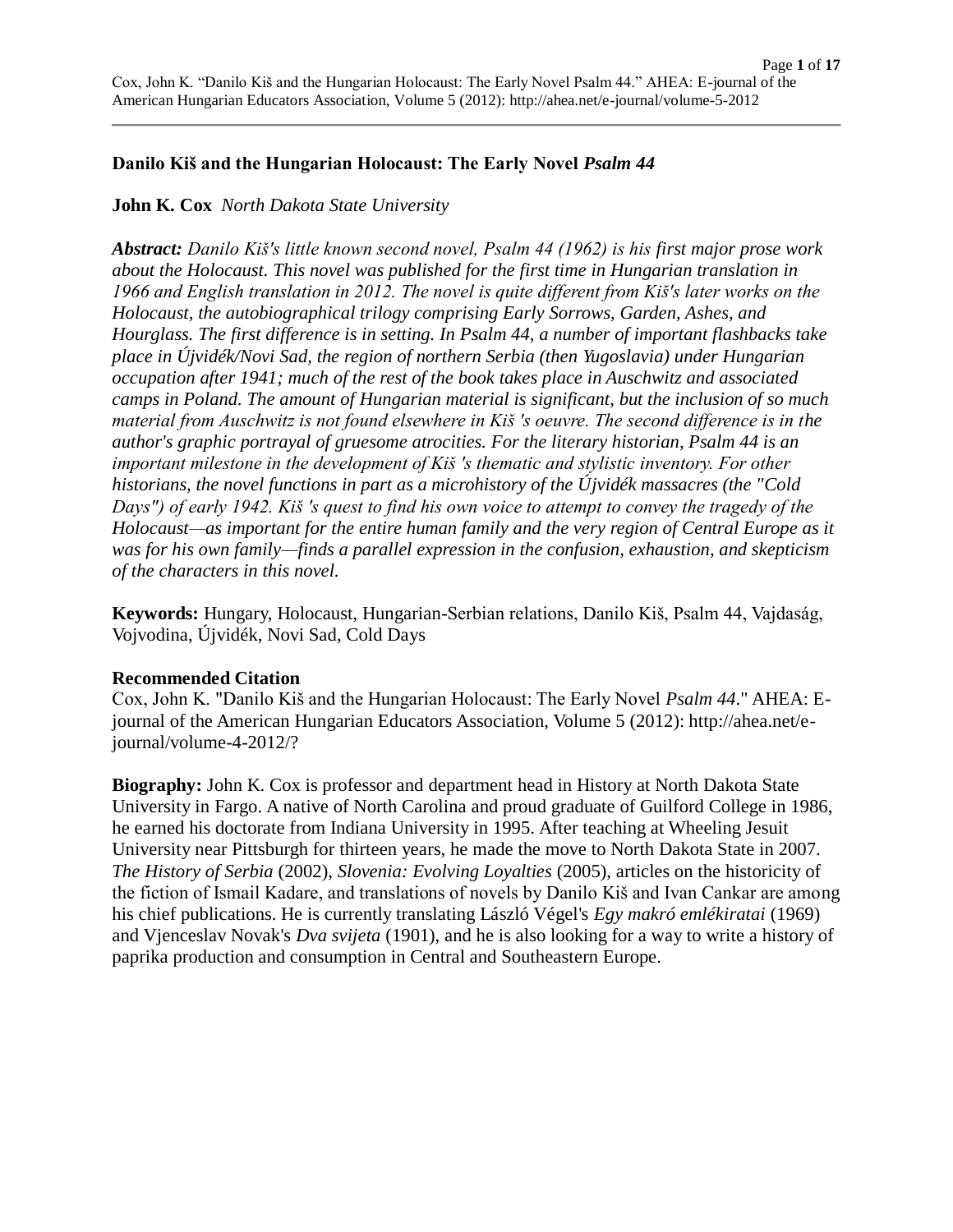### **Introduction**

Danilo Kiš, born in Szabadka (Serbian: Subotica) in 1935, is an important figure in literary and intellectual history in many respects. Along with Ivo Andrić, who won the Nobel Prize for Literature in 1961, and Borislav Pekić, he is often considered one of the greatest Serbian prose writers of the twentieth century. He learned Hungarian as a child from his father, Eduard Kiš (formerly Kohn), and from the surroundings in which he grew up, both in the Vajdaság and in Zala *megye*, where he and his family spent several years during World War II. Indeed Danilo Kiš spoke Hungarian with friends until the end of his life in 1989, and he translated an enormous amount of Hungarian poetry into Serbo-Croatian, the language he learned from his Montenegrin mother, Milica Dragićević, and in which he crafted his own literary works. His path-breaking fiction about the Holocaust in southern Hungary, in northern Serbia, and, to a lesser extent, in the death camps in Poland contained both autobiographical and postmodern elements. Kiš also wrote several volumes of essays and *Čas anatomije* (Eng: *The Anatomy Lesson*) 1 , a sustained polemical exposition of literary theory, focusing in essence on intertextuality and pastiche.

Violence and political exclusion are two of the subjects on which Kiš concentrates in his fiction. Underlying his strongly held personal conviction that totalitarianism from left and right are equally lethal and reprehensible, one can discern his identification of and with the figure of the "outsider." This Other in Kiš takes many forms in various of his works, from children, women and political misfits to alcoholics, the mentally unstable, and even robots. Because of his own family's suffering during the Third Reich and the time of radical right or fascist ascendancies inYugoslavia and Hungary, and because of his own sense of being especially singled out due to his unusual, mixed background (Hungarian-Jewish-Montenegrin-Serbian) and his assumed lack of ideological or emotional "fit" with the dominant elites in both Serbia and Yugoslavia, the racial, ethnic, and religious persecutions of the 1940s form the starting point of Kiš's artistic mission. In this article, the focus will be on Kiš's representation of the Shoah in the light of his novel *Psalm 44*. This work, his second novel, was first published in 1962 in tandem with his first novel, *The Attic*. The first English rendering of *Psalm 44*, translated by the author of this article, has just been published by Dalkey Archive Press, which has kept a number of older translations of Kiš's works in print while bringing out new volumes as well. With Dalkey's latest releases, nine volumes of Kiš's works are available in English from a variety of translators; there exist also translations of individual Kiš poems, short stories, and a play. The first of his major works to be published in English was *Garden, Ashes*, part of Kiš's autobiographical trilogy, in 1975. It is the purpose of this essay to introduce anglophone readers to the little-known *Psalm 44* through an analysis of its place in Kiš's evolution as a writer, in both stylistic and thematic terms, and through an examination of its high quotient of Hungarian content.

<sup>1&</sup>lt;br>In this study, first references to book titles in English will indicate that the work has been translated. If the first reference is in Serbo-Croatian or another language besides English, followed by an English version of the title in parentheses, this will indicate (as in the case of *Čas anatomije*) that no English translation of the work has been published.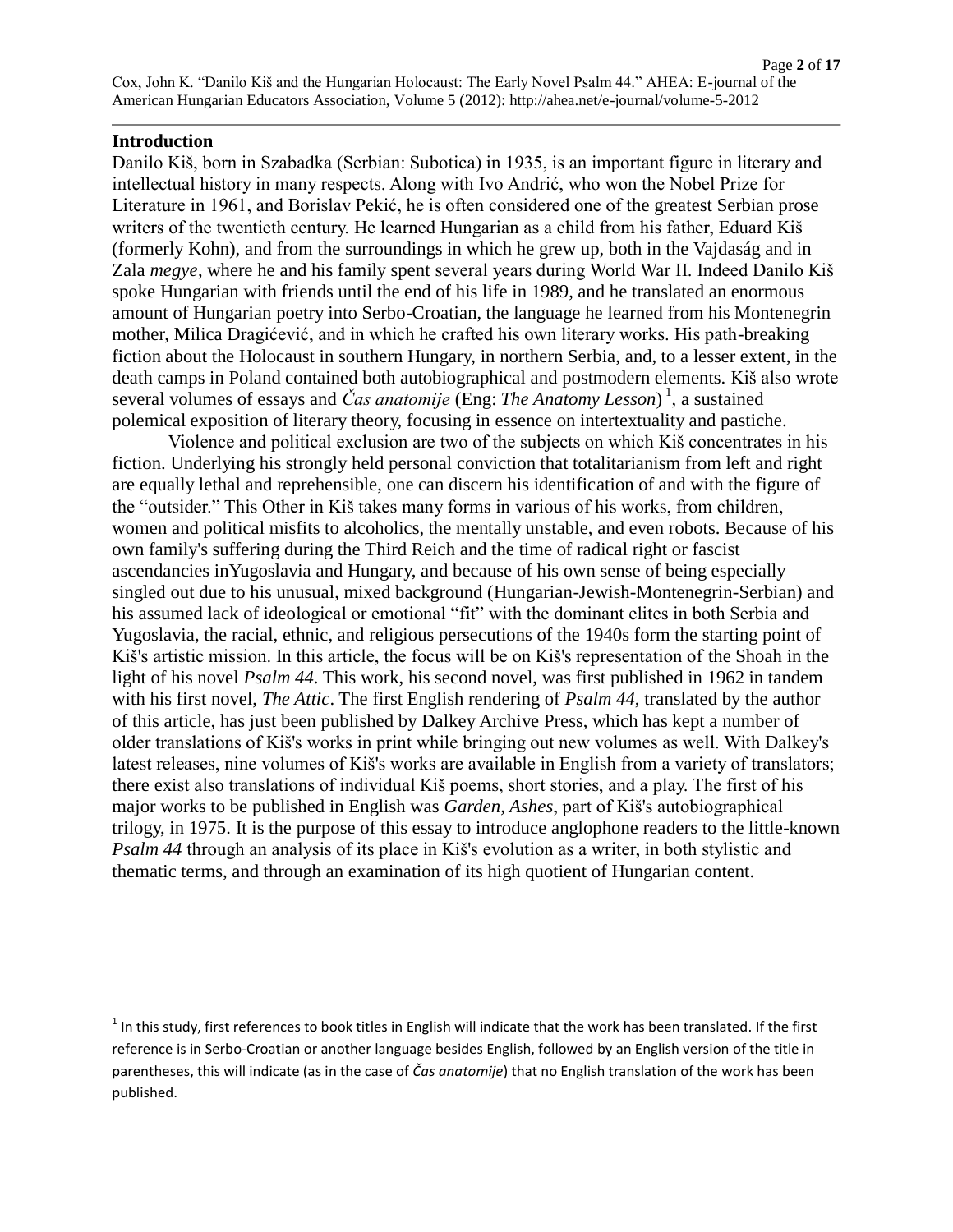#### **Kiš, Hungary, and the Holocaust**

 $\overline{a}$ 

Hungary comes up in most of Kiš's fiction. Indeed he writes more often about Hungary than about his native Yugoslavia, although in interviews and essays the proportions are reversed. Since for the first twelve years of his life he lived in a bilingual Hungarian-Serbian family and region, with the last five of those years being in the fully Hungarian-speaking environment of Zala county southwest of Lake Balaton, it is natural that Kiš's autobiographical works would have a lot to do with Hungary. This connection is further strengthened, in my opinion, by the fact that the paradoxical nature and tragic fate of his bilingual father was the main inspiration for Kiš's literary activity; the years of World War II and the Holocaust shaped Kiš emotionally, esthetically, epistemologically, and politically.

A large number of Kiš's essays and interviews have been translated into English, and in many of them he discusses, albeit briefly, his childhood in Hungary and the Vajdaság.<sup>2</sup> In others he comments on Hungarian poetry, especially in connection with writers whose work he has translated (see below). A small number of Kiš's own poems, almost all of which were written when he was relatively young, touch upon Judaism and the Holocaust, but few have specific Hungarian content. Almost all of Kiš's lyric poems are short, with his one piece of political satire about Titoism and his rapturous prose poems being the main exceptions to this characterization. Of these short poems on our subject, then, perhaps the most notable, in large part because of the beauty deriving from its vivid, tense images, is "Biografija" ("Biography"), a summary of the strange and dangerous life of Kiš's father. The other noteworthy poem on Shoah-related themes is "A Poem about a Jewish Girl," in which a young woman is executed in a landscape of powerful symbolism. "Piano, Out of Tune" contains a series of vignettes from all across Europe about loneliness and desire, and in one of them a German soldier appears to be raping a young Polish (Jewish?) woman in 1943.

There is more of the Holocaust in Kiš's plays and TV dramas. In *Night and Fog* (Kiš 2009) from 1967, we traverse much of the same fictionalized autobiographical terrain as in the stories of *Early Sorrows*, the first volume of the autobiographical "family circus"; because of its Cold War setting, though, the play is also a prime showcase for Kiš's ideas on the equivalence among totalitarian systems. On another level, this drama is also a study of the insidious unreliability of memory, both intended and unintended. The play is set in southern Hungary in the 1950s and involves an unpleasant, revelatory visit by young man who had experienced various kinds of mistreatment at the hand of two conformist village teachers during the war. They were inclined towards fascism then, and they are very much Communists at the time of his visit, and from out of the memories of the multi-ethnic character of their former common home, a village in the Vojvodina, bitter deceptions and conflicts emerge. A second play, from around 1970, is also of interest. This drama, *Drveni sanduk Tomasa Vulfa* (not yet translated; *A Wooden Chest for Thomas Wolfe*) compares the fates of two Jewish men damaged in different ways by World War II and by competing totalitarianisms; ultimately it resolves into a depiction of the painful process of writing from memory and of discerning what values are worth immortalizing through our work.

<sup>2</sup> In this essay, the terms *Vajdas*á*g* (Hungarian) and *Vojvodina* (Serbian and English) will be used as equivalents. A related Hungarian term, *D*é*lvid*é*k*, was also in common use in Kiš's day, as now, but it can denote a somewhat larger "southern region" than the administrative unit known in the 20th century as the Vojvodina.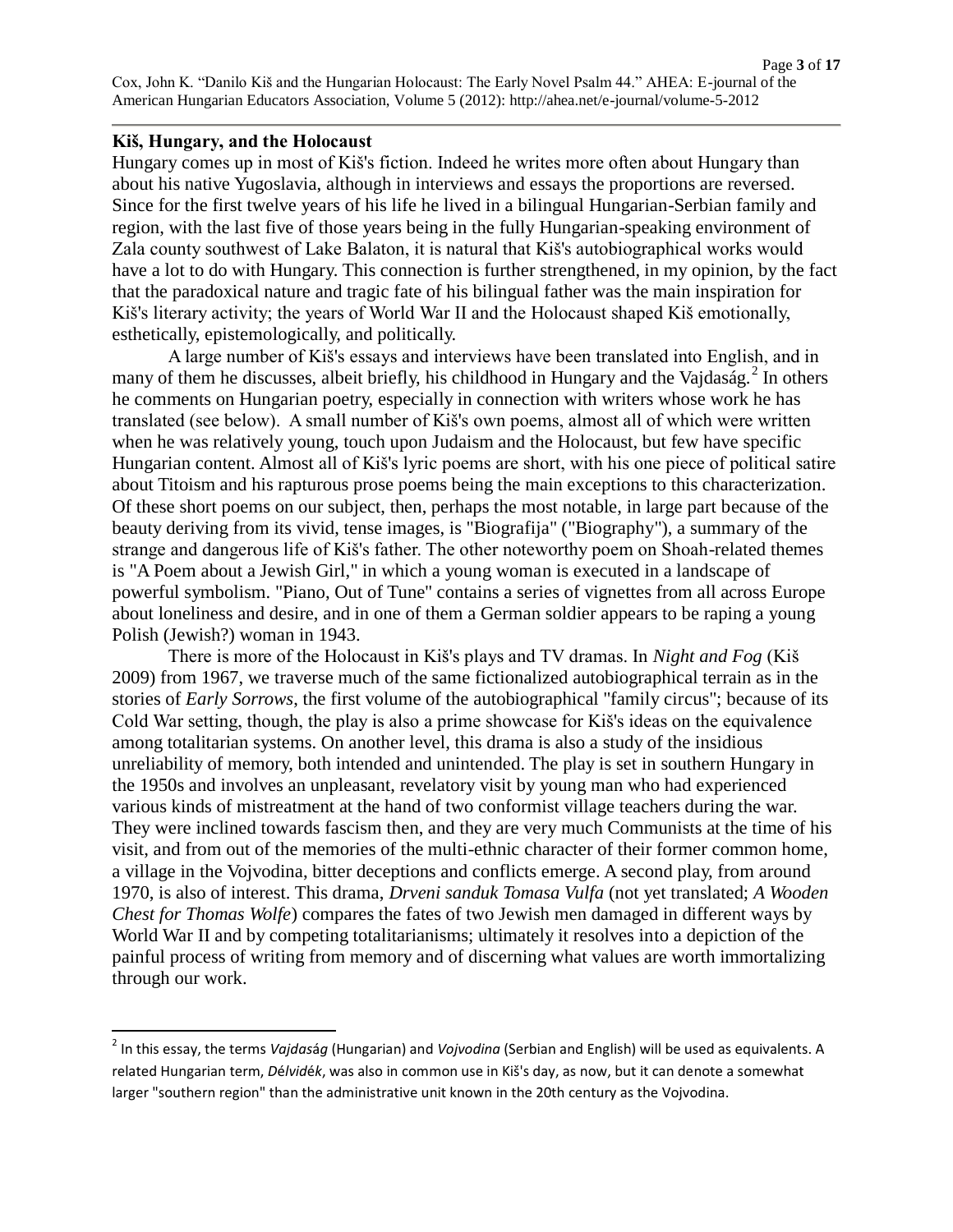Page **4** of **17** Cox, John K. "Danilo Kiš and the Hungarian Holocaust: The Early Novel Psalm 44." AHEA: E-journal of the American Hungarian Educators Association, Volume 5 (2012): http://ahea.net/e-journal/volume-5-2012

The collection of early stories by Kiš entitled *The Lute and the Scars* (Kiš *Lute* 2012), contains a very lyrical and intimate story, "Jurij Golec," written in hommage to the highly regarded novelist Piotr Rawicz. In the later story collections, *A Tomb for Boris Davidovich* and *The Encyclopedia of the Dead*, there are many stories with Jewish characters; together, a majority of these stories are about Hungary and Russia, but all in all the stories span many time periods and regions. Kiš also wrote two other stories in Serbo-Croatian that treat the Holocaust and that have not yet been translated into English. "Juda" ("A Jew") contains references to the Szálasi movement and centers on the persecution of minorities during the war, while "Kosa" ("The Hair") treats life and death in a Jewish women's section of a concentration camp.

The most concentrated and extensive immersion in the Shoah provided by any of Kiš's works is doubtless in the three disparate volumes of what he called ironically his "family circus" (as opposed to the commonplace and pathos-soaked "family cycle"). *Early Sorrows (For Children and Sensitive Readers)*, published in Yugoslavia in 1972 and translated into English in 1998, contains brief sketches of life in southwestern Hungary during World War II. The second book in terms of content was the first of the three to be written: *Garden, Ashes*, published in Serbo-Croatian in 1965 (English translation, 1975). This magnificent novel explores, in the words of its youthful narrator, the "muddy tale of [Kiš's] father" (Kiš 1994, 99) from the point of view of the author as confused youthful son and grieving adult author. A particular lapidary approach to the *realia* of a disappeared style of life, especially in terms of household items and nature (a coffee tray, an all-important Singer sewing machine, rows of wild chestnut trees) is now found in Kiš's prose. Things beautiful, or just well-thumbed, but in all cases well-loved and precisely, but not pedantically described, are gone. The novel runs up to the point of the "disappearance" of his father, who is a kind of messianic anti-prophet whose disappearance becomes part and parcel of the disappearance of the physical world of Central European Jewry. In Kiš's fiction, as in real life, the documentary traces of his father are scarce and often vague, and so Kiš attempts to explore people's connections to his father and also make inferences about his father whenever he can. Then, at last, we arrive at *Hourglass* (1972; English translation 1990). In the eyes of this observer, this is Kiš's *magnum opus.* We witness the father's death-- actually multiple deaths, arguable as many as six of them, since Kiš is writing in his most postmodern mode here---and the ongoing tortured relationship of Danilo's family with their more assimilated relatives in southern Hungary and northern Serbia who are mostly passing as non-Jewish. This is Kiš's most post-modern work in style and structure, with elements of intertextuality and a narrative structure cleverly assembled from points in a document, a letter from his father as he was about to be drafted for forced labor and eventually deported to Auschwitz, where he disappeared. Great brutality at the hands of anti-Semitic bullies and quiet but enduring longing for a way of life in the process of disappearing reside among the asides, monologues and catalogic enumerations about everything from philosophy to train schedules to the uses of the potato.

A large bibliography of articles and books by and about Kiš can be found online at *www.Kiš.org.rs*/*web/Bzivot/A/B/E/index.htm*. In 1966, Kiš's first two novels were published in Hungarian as *Manzárd: két Kišregény*, and between 1967 and 1994 seven more volumes of his fiction and essays appeared in Budapest, Ujvidek, or Pozsony. These included *Kert, hamu*; *Korai bánat: gyermekek és érzékenyek számára*; *Fövenyóra; Borisz Davidovics síremléke: hét fejezet egy közös történetből*; *A holtak enciklopédiája*; *Kételyek kora: Esszék, tanulmányok*; and *Lant és sebhelyek: novellák a hagyatékból, 1980-1986*.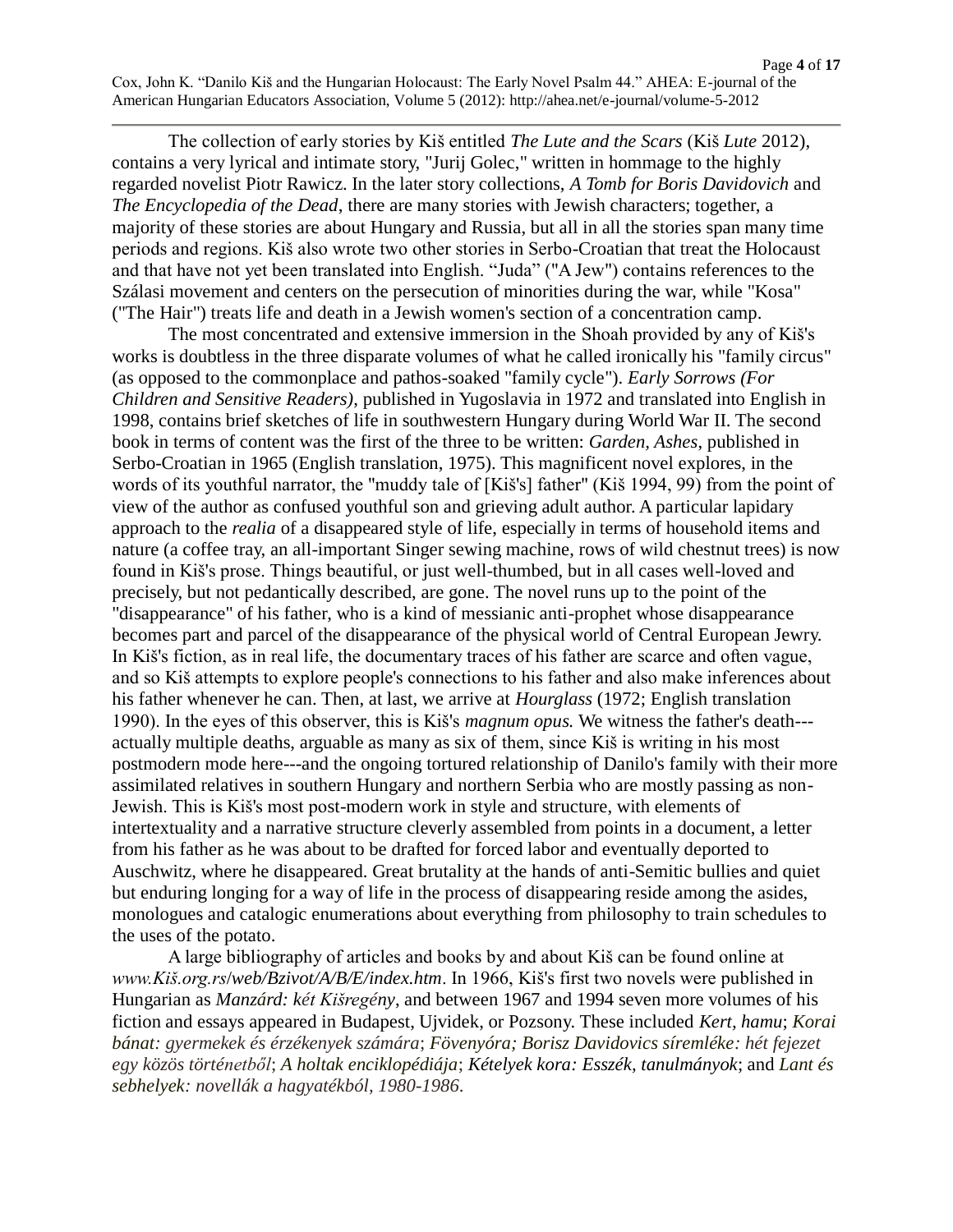Many more translations of essays and excerpts from fictional works have also appeared in periodicals.

In addition to listing all extant translations of Kiš's works into Hungarian (and many other languages), the site above also provides details works of criticism on Kiš by Hungarianlanguage scholars, as well as documentation of Kiš's translations of Hungarian poetry into Serbo-Croatian. Most prominent among the works of this latter category are his renderings of the poetry of Endre Ady, whose poetry had a marked influence on Kiš from a very young age; Kiš also thought very highly of Attila József, Miklós Radnóti, Ottó Tolnai, Sándor Petőfi, and György Petri, by each of whom he published at least one entire volume of verse in translations. He published translations by other Hungarian writers, as well. His first volume of translations, appearing in 1961, was Ady's *Vér és arany* (Serbo-Croatian: *Krv i zlato*), and his very first published translations, which appeared in the journal *Susreti* (*Encounters*) in 1955, were also works by Ady.

### **The Historical Background to the Events in** *Psalm 44*

The Holocaust occurred as the result of the confluence of two sets of developments in the 1930s and 1940s. The first is the territorial growth of the Hungarian state, beginning in 1938, as the Trianon system began to be altered by Nazi Germany in Hungary's favor. The second line of developments involved the rapid increase of official hostility and government persecution of Jews in Hungary, as right-wing governments (including those of the ill-fated Pál Teleky, who committed suicide on the eve of the consummation of Hungary's active military alliance with Nazi Germany in the spring of 1941) gradually gave in to the chaos of war, intense pressure from and massive intervention by their German allies, and the fanaticism of the domestic Arrow Cross regime of Ferenc Szálasi after October 1944.

In 1938 and again in 1940, Budapest was the beneficiary of the two Vienna "awards," diplomatic gifts to Hungary by the Nazi regime. These arbitrations redrew the borders of Czechoslovakia and Romania, respectively, to give back to Hungary, still smarting over the losses from the Treaty of Trianon following the Great War, considerable chunks of the territory and population lost in 1920. In 1939 a smaller amount of territory in sub-Carpathian Ruthenia had also changed hands in favor of Hungary, but for our purposes the most important instance of territorial growth occurred after the Axis invasion of Yugoslavia in April 1941. Hitler allowed the Hungarian government of Regent Miklós Horthy, Prime Minister László Bárdossy, and Foreign Minister István Csáky to annex a number of regions in the northern part of Yugoslavia. The Germans' chief concerns at the time lay in punishing a recalcitrant and unpredictable (sometimes pro-British, sometimes pro-Soviet) Serbian-dominated government in Royal Yugoslavia and in opening up invasion routes to Greece; later, mineral extraction, requisitioned labor and cannon fodder for the Eastern Front, and rewarding cooperative puppet regimes will dominate the German agenda. But nothing spoke against transferring many of the northern expanses of the country, overwhelmingly agricultural and in many places containing large Hungarian populations, to Berlin's new Danubian ally. Chief among these transferred territories were the Yugoslav portions of Baranja, Bačka, Srem, and Banat, all of which had at various times, in whole or in part, been included in the historical region known as the Vajdaság or Vojvodina. Hungary thus recouped some, though not all, of its post-World War I losses. Over two million Hungarians, and many others, now lived again under Budapest's rule. The family of Danilo Kiš was among them. His father had lived as a young man in Szombathely, but seems to have chosen to live in the Vojvodina when sovereignty was transferred after 1918, where he worked as an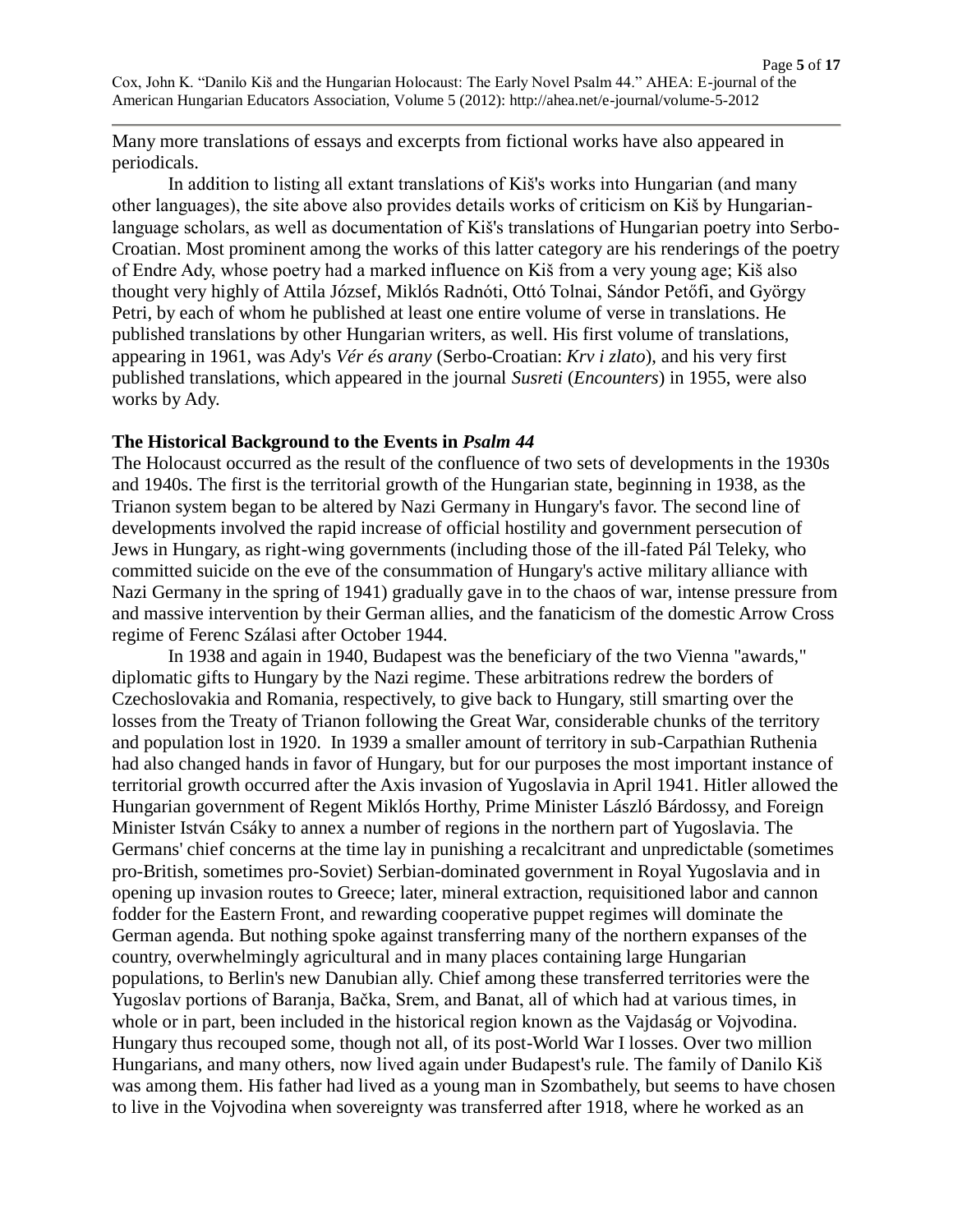inspector for the Yugoslav state railways. He apparently married Milica Dragićević in the first half of the 1930s and they had two children: first a daughter, Danica, and then Danilo.

As the war years ticked by, more and more discriminatory legislation against Jews was put in place in Hungary. Prime Minister Bárdossy's Third Jewish Law of August, 1941, for instance, forbade mixed marriages, defined as racially Jewish any person with at least two Jewish grandparents, ratcheted up the forced labor regime that affected at least 50,000 Jews, and allowed the SS to recruit among Germans living in Hungary. In addition, Jews and dissidents were sent to the Eastern Front in ill-equipped labor and penal battalions, along with a large number of regular Hungarian military units. Laws such as the *numerus clausus* for universities had been put in place as early as 1920, and discrimination in economic and political life was common. The socalled "First Anti-Jewish Law" was promulgated in 1938. In March 1942 Regent Horthy dismissed Prime Minister Bárdossy, probably because the Soviet victory at Stalingrad had convinced him that it was time somehow to reposition Hungary in the wartime constellation of powers; the new Prime Minister, Miklós Kállay, was more amenable to making overtures to the Western Allies. Various diplomatic openings were made to try to prepare for the inevitable (an Axis loss) and for the worst-case scenario (a vengeful Soviet occupation). But before any definitive links could be established with London or Washington, Hitler decided upon a drastic intervention in March 1944: the direct occupation of Hungary by German forces. In the spring and early summer of 1944, well over 400,000 Jews were rounded up and deported from Hungary in operations mobilized by Germans with Hungarian assistance (Lendvai 2003, 422). Most of the persons deported, members of the largest remaining Jewish population in the countries of Nazioccupied Europe, were killed in the death camps. Even after the deportations ceased, and Horthy attempted unsuccessfully to declare a cease-fire for all Hungarian military units, murderous attacks on the remaining Jewish population, especially in Budapest, were carried out by the followers of Szálasi, who had been handed control of the country in October, 1944 at Hitler's behest.

The Arrow Cross and its hangers-on had radical and muddled "Hungarist" and imperial ideas, but they had not always been lackeys of the Germans. Still, in the atmosphere of desperate ill-discipline and chaos, they were responsible for a great deal of continuing violence. They tried to control or redirect the expropriation of Jewish property for the government's benefit and tried to send only malnourished (or eventually no) forced laborers off to do service in the Third Reich; there were also new plans for a massive ghetto in Budapest and attempts to rename all topographic features in the capital reflecting Jewish heritage. This was the milieu in which the famous Swedish diplomat Raoul Wallenberg operated in 1944, but outside of the capital many of the ghettos had already been liquidated. Meanwhile, the Kiš family suffered greatly in the province. Kiš's father, Eduard, was first forced into labor brigades and into the Jewish ghetto at Zalaegerszeg. Then in 1944 he was caught up in the deportations and sent to Poland, where he disappeared at Auschwitz. Danilo Kiš himself had spent the first two years of his life in Szabadka, and the next five in Újvidék, where he was baptized for practical reasons into the Serbian Orthodox Church and attended first grade. To escape the increasingly strict and discriminatory legal atmosphere, the Kišes moved to Kerkabarabás in 1942. Kiš attended school there and in Zalabaksa through grade six. In 1947 the remaining Kišes returned to Cetinje, Montenegro (then part of Yugoslavia) to live with the Dragićević family.

The events in and around Novi Sad during the Hungarian occupation of the Vojvodina from 1941-1944 provide a useful case study for understanding the interplay of forces that produced discrete sets of atrocities amidst the general situation of war and officially mobilized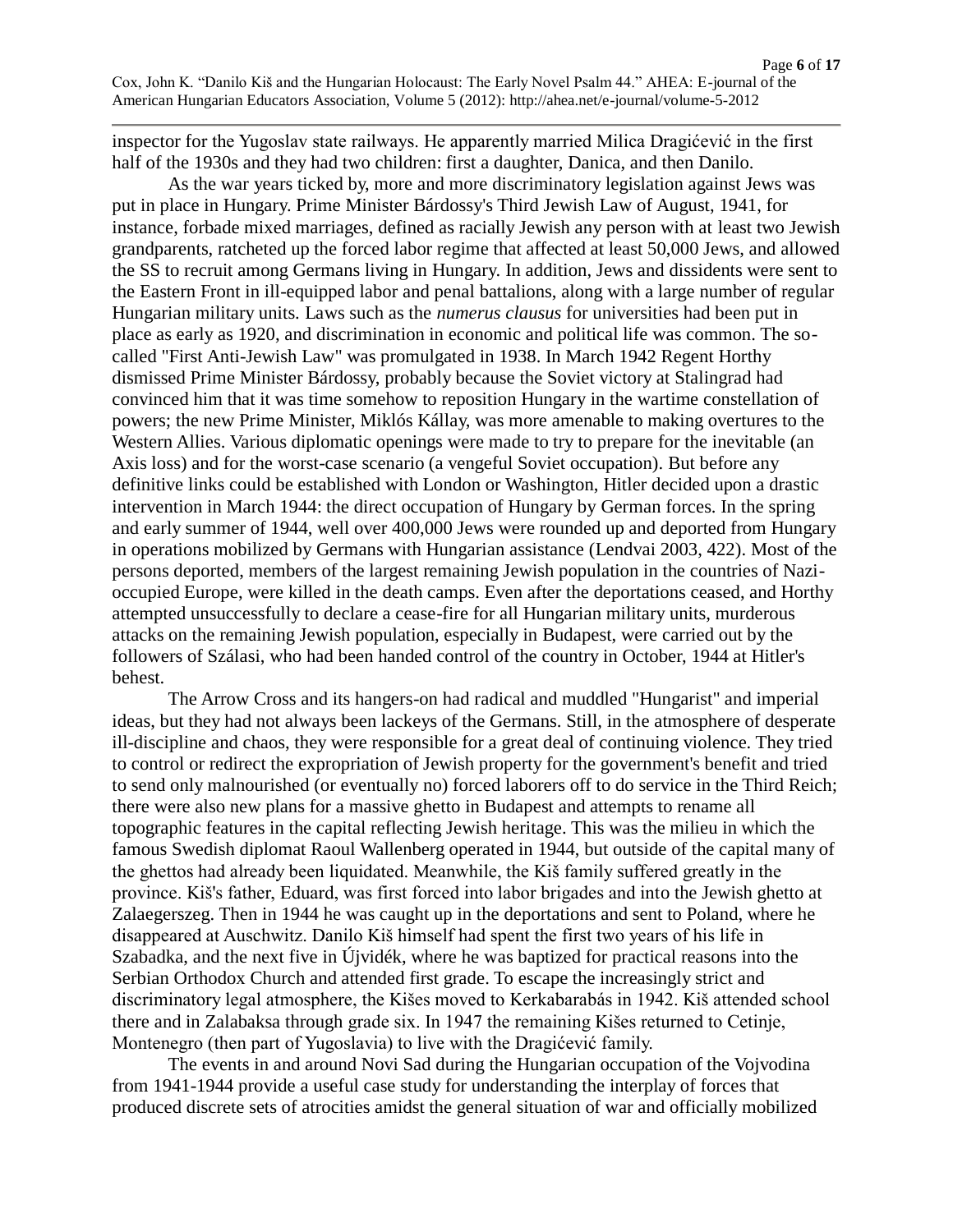and radicalized anti-Semitism in Hungary in general. In turn, Kiš 's novel treats these same events on the level of microhistory. The Novi Sad, or Újvidék, massacre of January 1942 is one of the three most salient episodes of anti-Jewish (and in this case, anti-Serbian) violence in wartime Hungary. The first was the massacre in recently occupied Subcarpathian Ruthenia, in the city of Kamenets-Podolsk in today's Ukraine, in August of 1941. Between 11,000 and 15,000 Jewish forced laborers were expelled from Hungary, in effect leaving them stranded in German hands. SS and Einsatzgruppen, assisted by Hungarian and Ukrainian forces and led by Lieutenant-General Franz Jäckeln, gunned them down between August 27 and 29. In 2011, the Hungarian government and the Holocaust Memorial Center in Budapest marked the seventieth anniverary of these killings; today a prominent plaque at the Center calls visitors' attention to this case of early and extreme violence and the role of the Hungarian forces to it. Scholars have also noted that---in a manner perhaps unexpected or even paradocixal, but fairly consistent---the conservative or right radical elites in Hungary, which were dominant throughout the war period, stopped these massacres, as they also did in the Novi Sad case described below. Some also maintain that these same conservative elites, said to have practiced "see-saw" politics vis-a-vis the Germans and Allies, also stopped the deportations at the conclusion of the German occupation in 1944 yet retained the entire extant raft of anti-Jewish legislation in a kind of domestic "see-saw" operation as well (Hanebrink 2006, 193-5). Other Axis allies in the region, such as Croatia, Romania, and Slovakia, mistrusted Hungary's relative "leniency in regard to the Jews" (Pók 1998, 50).

Although the Communist-led Partisans of Josip Broz Tito would eventually defeat the Germans and their collaborators in Yugoslavia, such as the Croatian fascists known as the Ustashe, most of the resistance was centered in the mountains of Bosnia-Hercegovina, Croatia, and Slovenia. The openness of much of Serbia's terrain made Partisan operations there difficult; another complicating factor for Tito and his *maquis* was the presence of what was initially a rival resistance group. This was the Chetniks, who were Serbian nationalist paramilitaries and former Yugoslav soldiers. Their leader was General Draža Mihailović, a Royalist, who later pursued his own anti-Communist agenda and engaged in some collaboration with the occupiers. Yet there were some sporadic outbreaks of guerrilla activity in Serbia, even in flat, open Vojvodina, now under Hungarian rule, and after one such outbreak in 1941, the Hungarian government ordered the Fifth Army Corps, based in Szeged, into action. Its commander, General Ferenc Feketehalmi-Czeydner, was an extreme nationalist and resorted to, and condoned others' use of, extreme violence in counterinsurgency actions, including the execution of civilians. It has been suggested numerous times that Hungarian officers on this "southern front" were eager to see action there, even if in the framework of exaggerated threats, to forestall being transferred to the Eastern Front, where enormous peril and discomfort lay (Ungváry 2011, 78). Plans for regional expansion may have also played a role in the desire to keep Hungarian troops stationed locally: Budapest may have wanted both to prove to the Germans that they could handle the new territories they had been given and to be poised to take over southern Transylvania if a kind of "third Vienna award" should take shape (Tilkovszky 1990, 347-8).

At any rate, by early 1942 the government in Budapest saw no further need for drastic actions in the Vajdaság, but on January 23 the gendarmerie, army (*Honvéd*), and newly formed nemzetőrségek (home guards, of both Hungarian and German ethnicity)<sup>3</sup>, making use of facilities provided by the *Levente* (an official nationalist Hungarian youth group) and led by local

<sup>&</sup>lt;sup>3</sup> For more information, see the chapter entitled "The Délvidék Massacre" in Braham 1981, 207-215.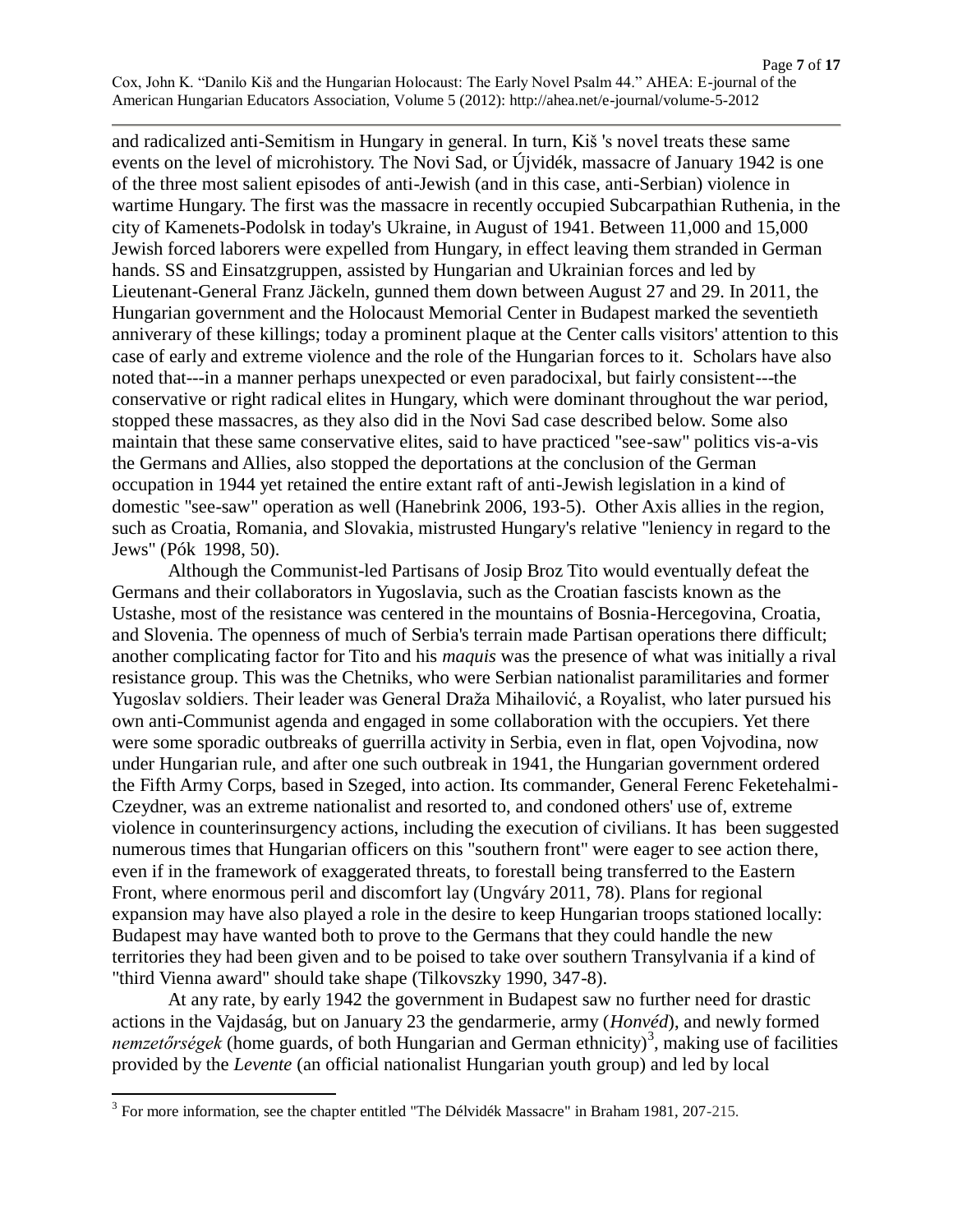commanding officer Colonel (or General) József Grassy (Ungváry 2011, 80) launched a carefully prepared massacre in Újvidék. Communications to the city were cut off, and a curfew imposed (Yahil 1990, 502-504); brutal interrogations and summary executions of purportedly subversive elements were carried out over a period of four days. At least two groups of people were mowed down in Miletić Street in the downtown area.The local prefect, Leó Deák, finally got a call out for help, and the central government in Budapest managed to halt the massacres. Several government officials and members of parliament in Budapest called for a halt to such abuses and for investigations; these elected officials included Endre Bajcsy-Zsilinszky as well as the lesserknown Milan Popovics. But the toll of the savage events was already great. Most notorious, and playing a salient role in the main character's flashbacks in *Psalm 44*, were the murders that took place, by a variety of means, on the banks of the Danube, in the very shadow of the enormous Petrovaradin fortress across the river. Today an imposing monument and memorial site mark the spot of the executions. The British historian Martin Gilbert, basing his numbers on the work of one of the pioneering scholars of Holocaust history, Raul Hilberg, sets the number of dead in those days in Novi Sad at 550 Jews and 292 Serbs (Gilbert 1986, 287). There were smaller massacres elsewhere in the region before the end of the month, notably in Titel, Szenttamás (Serb. Srbobran), Zsablya (Serb. Žabalj), Csurog (Serb. Čurug), and Óbecse (Serb. Stari Bečej).

It was after these "cold days" of January 1942 that the Kiš family returned to western Hungary, where Eduard had grown up. For the cities so important in Kiš's early life, however, Szabadka and Újvidék, the two and a half years following the massacres---that is, until the liberation and effective "repatriation" of the region by Tito's Partisans, with Szeged and points north being cleared of Axis forces by Soviet troops on their way northward to Budapest, which would not be liberated until well into January of 1945---was marked by three salient trends. First, the ghettoization of the Jewish population in urban centers around the country increased, and eventually these groups were deported. Second, after many months of investigation and hesitation by the Hungarian government, the " Újvidék" or "Bacska trials" of fifteen Hungarian military officers were held. Eventually the four main officers to be found guilty, including Feketehalmi-Czeydner, fled to Germany where they were given protection (!) as political refugees. Finally, a pattern of violence against both Jews and Serbs, as counterinsurgency, and against Jews, as institutionalized racism, continued in Hungary in various forms.

Different historians provide different measurements of the overall number of civilian casualties during the Hungarian occupation of the region. One measure is found in the accusations leveled against the officers in the Újvidék proceedings, who were charges with causing the deaths of 10,000 Serbs and Jews (Gilbert 1987, 287); the likely breakdown of those casualties is 6,000 Serbs and 4,000 Jews (Hilberg 1979, 521). Another is the total number of people killed in and around Újvidék during the whole period of occupation: 2,842 Serbs, 1,250 Jews, and small numbers of others (Yahil 1990, 502-504). A third is the total number of people killed just in Újvidék proper during the same period, or 2,300 Serbs and 1,000 Jews (Yahil 1990, 348-349).

Other wartime phenomena impinging upon life in the Vajdaság and on Hungarian-Serbian-Jewish relations include various resettlement plans, the Germans' use of Hungarian "Arbeitsjuden" (including the famous poet Miklós Radnóti) at mining and industrial sites in Serbia, and large-scale Serbian and Partisan deeds of revenge in the region at the end of the war.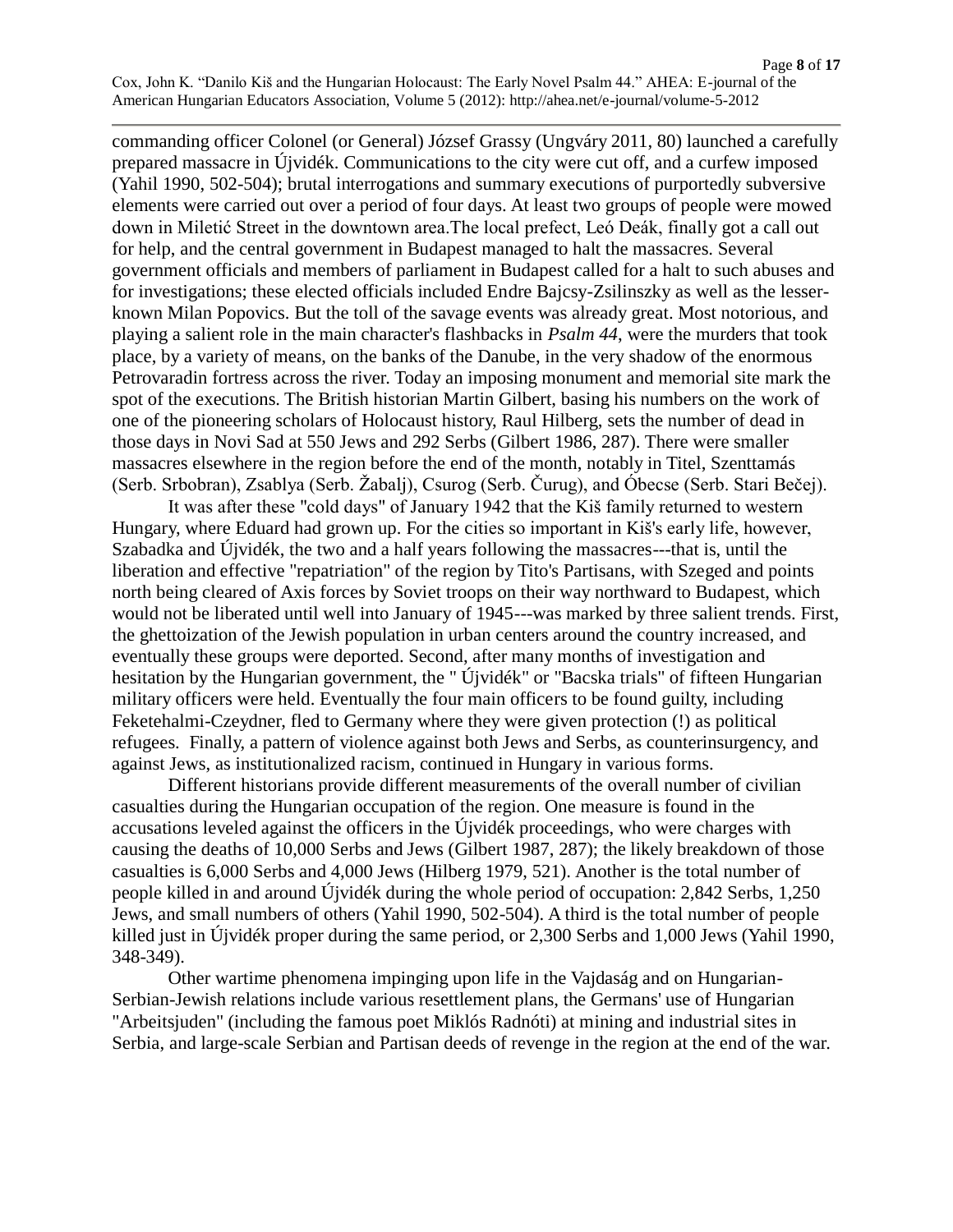#### **Introduction to the novel** *Psalm 44* **(1962)**

Since *Psalm 44*, now fifty years old, has been only infrequently translated, it makes sense here to give a recounting of it for those readers who do not know Serbian. The novel is set mostly in Auschwitz during World War II, with a brief epilogue also occurring there a few years later. The Hungarian material, which is plentiful, is introduced into the plot by a series of flashbacks. *Psalm 44* is both a story about a young family in a death camp and a study of a woman's memories of growing anti-Semitism and persecution in and around Újvidék. The main characters, Marija and Jakob, a young doctor, are both Jewish and are both imprisoned at Auschwitz, or its associated camps. Most of Kiš's narrative about the death camp is devoted to a depiction of the miserable and brutal life in its women's section; the lovers have a baby in the camp, Jan, who survives the war, an extremely rare occurrence in the actual history of the camps but one which Kiš, as we know anecdotally, read about in a newspaper. Some of the chapters are presented as stream-of-consciousness narrative; others contain lengthy flashbacks; some passages combine the two techniques, often with abrupt returns to the central narrative set in the camp. The reader gets the strong impression that the characters, like the author, are trying to make sense of the unprecedented events (prejudice and discrimination and persecution in the eyes of a child in the Vojvodina at first, moving to the terror of the Final Solution) and to find a mode of expressing the experiences of the Shoah in words. Other flashbacks show how Marija and Jakob met and were able to be intimate in the camp. The book is also noteworthy for the detailed depictions of Marija's bodily condition, as well as that of her baby. These descriptions are sometimes graphic but not at all gratuitous, and they show considerable perspicacity on the author's part.

Besides the family of three, other important characters in the novel include an older and more savvy camp veteran, Žana; another woman prisoner, Polja, who dies in her bunk; and a friend of Jakob named Maks, who hold important jobs in camp and is able to help prisoners arrange meetings and deliver messages, and even help carry out escapes. The plot and chapter structure are relatively simple, even if the texture of the emotional and allusive prose is not. The characterizations are rather unique because of the unexpected and fitful ways the relationships and personalities are revealed to us. The characters fight, often in small but significant ways, to maintain a sense of human dignity. They also have more traditional "battles" such as their struggle against the sinister Dr. Nietzsche. This "renowned researcher" and "expert on racial issues" knows that the war is nearing its end and that he and the other Nazis will soon disappear. But he urges on Jakob a chilling, fanatical task: to ensure that the collection of Jewish medical specimens and skulls is not destroyed by the invading Soviet troops, because "this precious collection…could be all that remains of your extinct race" (Kiš 2012 *Psalm*, 50).

As Soviet forces are nearing the camp, Marija, Žana, and Jan escape. Amidst the ravages of mass death, hunger, illness, cold, and deportations, Jakob also survives, but the lovers are separated. Marija works for a German woman who runs a tavern, while Jakob is moved through a series of hospitals or displaced-person camps before preparing to emigrate to North America. Marija and Jakob eventually find each other and start a new life together in Warsaw. In the final chapter, or epilogue, they visit Auschwitz with their son, whom they consider old enough to begin to share this historical burden with them. In a final dramatic flourish, they find out at the camp that Maks, their *deus ex machina*, works there as a docent, and Marija and Jan meet him for the first time.

The Hungarian content in *Psalm 44* breaks down into several discrete categories. In the camp itself, for instance, there is only one other Hungarian mentioned, a woman to whom Kiš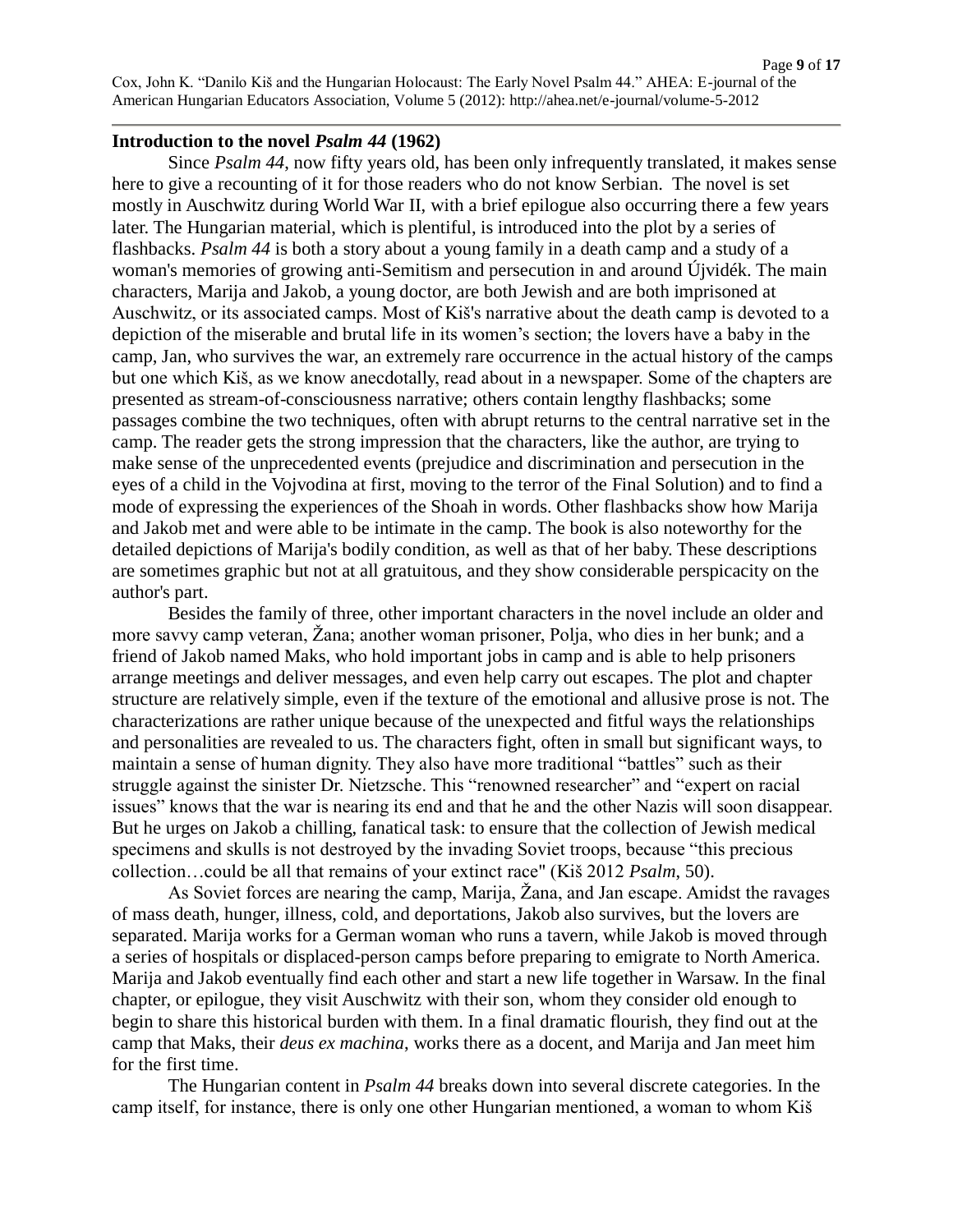refers by the Serbian variant of her name, Eržika Kon. She is mentioned several times as part of work and barrack life; Kon is shot to death along the barbed wire of the camp fence in an escape attempt. The rest of the information on Hungary and Hungarians is transmitted through the flashbacks. At one chronological remove backwards are Marija's recollections of the night she and Jakob first had sex in Jakob's room in the men's barracks, followed and preceded by other flashbacks delineating the difficulties of communicating with him about her pregnancy and escape plans. Roughly in the middle of the backwards-looking chronology of the story are the numerous brief references to the anti-Semitic and anti-Serbian atrocities carried out by Hungarian forces during "Cold Days" of 1942 in Novi Sad. Going further back in time, presumably to the late 1930s or early 1940s, we encounter Edi, who is Marija's father, as well as her mother, whose name we do not learn; there are also relatives and family friends such as Aunt Lela, Mr. Rozenberg, and the carpenter, *Čika* Martin and his daughter Anijela. The marginally most distant memories are those from Marija's summer experiences in a village or camp in Vojvodina, where she meets Catholic priests with a film projector and suffers abuse at the hands of another vacationing girl from her hometown, Ilonka Kutaj. One of the flashbacks is so extensive that it goes back three levels in time: to the night in Jakob's room, and while Marija is hiding in the closet during the unexpected visit of Nietzsche, to the visit in her hometown to the carpenter's workshop where Anijela was also hiding, and from there in her thoughts to what she had heard about an old man in their town who was arrested for his prophecies about war just after the Sarajevo assassination back in 1914.

### **Salient Points and Passages of the Book**

Although the Shoah pervades, and indeed forms the foundation of, much of Kiš's oeuvre, there he took certain risks in this early novel that resulted in unique passages of text. These passages include the great violence of the scenes of the "Cold Days" and the interior monologues by Marija that form the narrative structure of much of the book. In addition, there are many intricate and poignant scenes in the book that show enormous expressive power and include penetrating, if understated, historical knowledge. One of the unique features of this novel is the considerable degree to which the story line is rooted in urban and village life in the largely Hungarianpopulated territories of what became northern Serbia (*de jure* Kingdom of Serbs, Croats, and Slovenes and then by the time of Kiš's birth Yugoslavia) after the Great War. Many of the most unforgettable scenes occur in flashbacks, as when Marija thinks back to her encounter, in the presence of her Aunt Lela in Újvidék (Novi Sad), with the carpenter's family in their workshop for coffins:

> and she thought back to the heavy aromatic smell of chestnut blossoms and to that cul-de-sac pulling off of Grobljanska Street and then going left. Now she could remember also the ice-flowers on the window between which appeared the head of the gray-haired old man like the head of some faun amongst the ferns, and she recalled his mouth of crooked and missing teeth below his big mustache when their round faces filled the opaque flowers of the window while he exhaled on it to melt the ice. Then, under his reeking breath, the fern withered, and Aunt Lela pulled the scarf away from her face so that he would recognize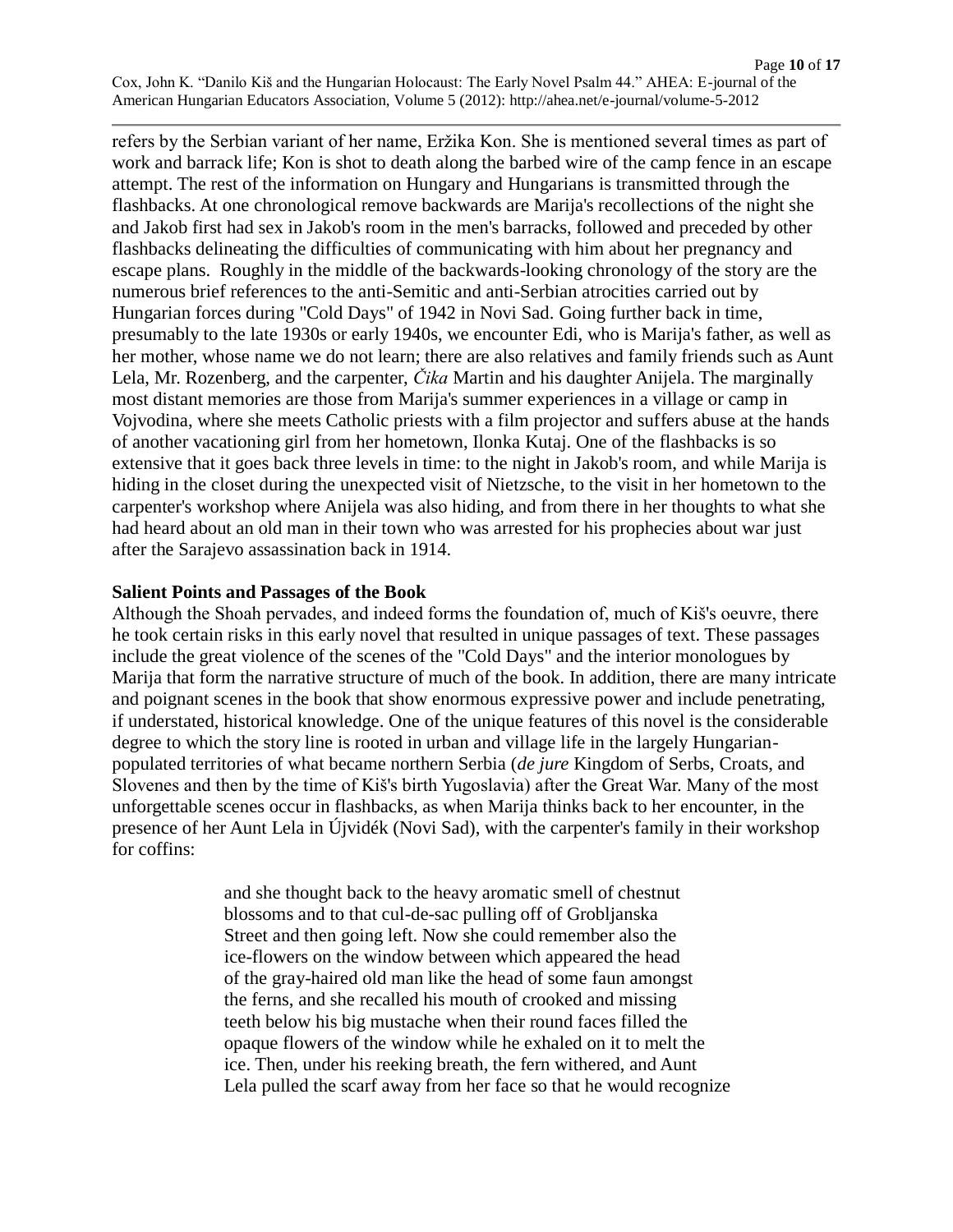her: "It's us, *Čika* Martin"<sup>4</sup>; then a flickering yellow light came on in the window and after that one could hear the key turning in the lock and she saw the faun's dishevelled head and mustache and immediately she regretted coming, even before the man said: "This one's not coming to me for a place to stay, is she?" But Aunt Lela said:

"No. She's not. She just came by to see Anijela. How is Anijela?"

They stood in the corner of his darkened workshop and warmed up by the low fire smoldering in a round sawdust-fed stove. Two or three times the man lifted the lid and peered in at the embers, each time spitting into the fire and then sticking his pipe back in his mouth. But she had still not seen Anijela. They were waiting until they had warmed up a bit, but she had already firmly decided that she would not be staying, whatever happened. It wasn't precisely on account of the old man but much more because of the low ceiling, smoky and peeling, and due to the sensation of death abiding in everything; she almost couldn't look at that black gilt-edged coffin lid standing upright by the door.

"She sleeps all the time," the old man said. He took the pipe out of his mouth. Then with his middle finger he tamped down the fire in his pipe and she saw that the stunted index finger on his right hand was fastened to his index finger like some sort of parasite. "I tell her it would be better for her to get some exercise," he said. "It's impossible for anybody to come in here without my hearing them first. But she does not want to get up until *it passes*, as she says. *All this must pass*"...

Then the man repeated:

 $\overline{a}$ 

"You see? I told you. She's sleeping again," and he raised the lid from one of the caskets in the corner of the room. "All she does is sleep. In the evenings she comes out, only to go to one place. Then she goes right back." Then he told her: "She has feathers in there. And the chimney runs along beside her there. She's not cold, she says."

Just then she caught sight of Anijela: who slowly raised her eyelids, and then only the whites of her eyes showed, and these words came dragging out of her mouth:

<sup>&</sup>lt;sup>4</sup> Čika Martin: the Serbian equivalent of "Martin *bácsi*"---"Mr. Martin" or "Uncle Martin" in English would indicate a similar sense of adult male family friend.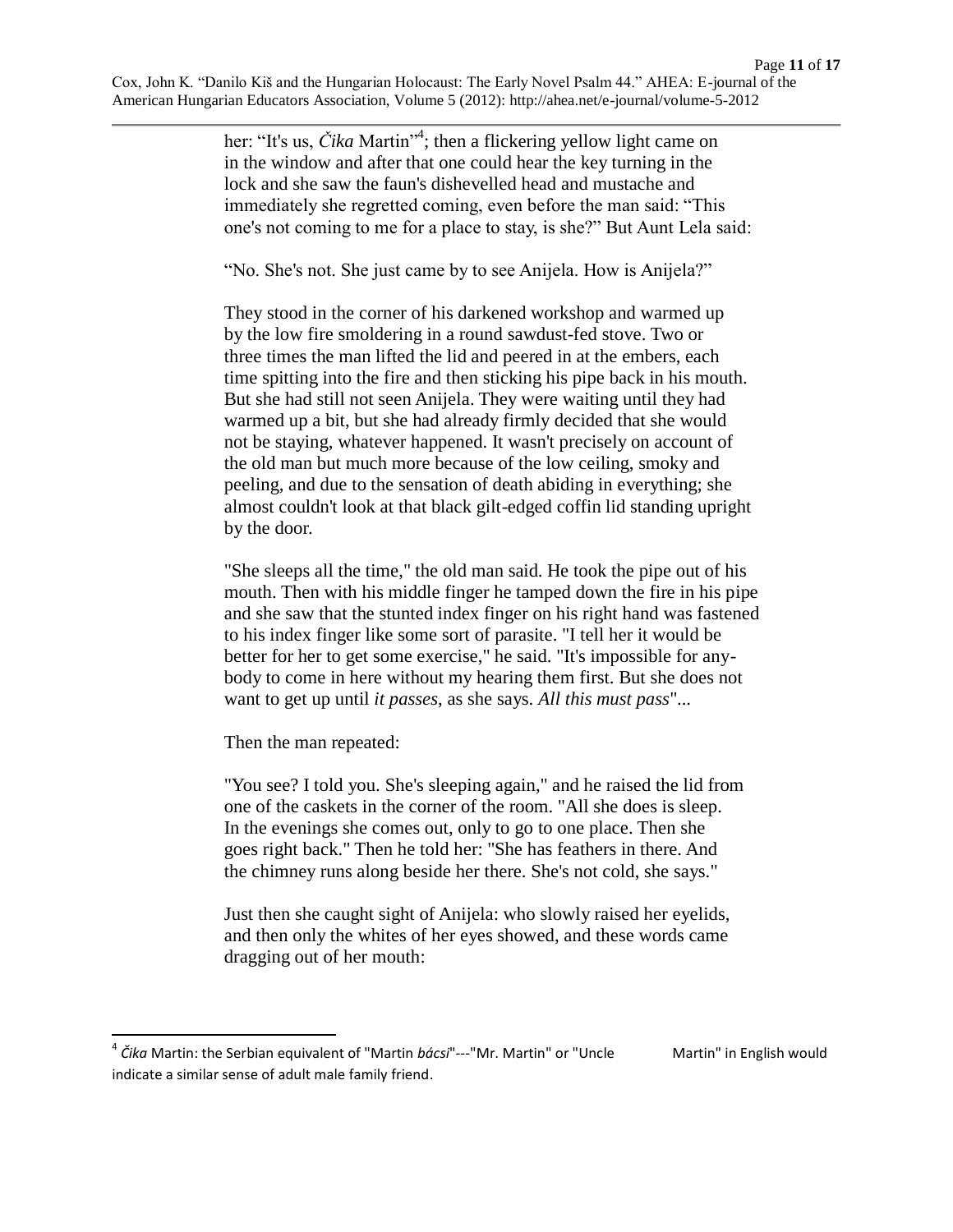I'm always sleepy," Anijela said. "As soon as I let the lid down, I fall asleep." Her eyes were twitching as if the meager illumination of the candle were blinding her" (Kiš 2012 *Psalm*, 27-9).

In *Psalm 44* children, as in the case here of Anijela and even more obviously, in the case of Marija's son Jan, who is born in the death camp, are constantly exposed to direct experience of war and the Holocaust. In other works, Kiš typically stressed the indirect contact with the Holocaust, as in the narrator's memories of his schoolboy days in *Night and Fog* and in all three works , in both the short story and the novel genre, of the illustrious "family circus" series.

Another flashback to life in the Vajdaság extends even further into the narrator's past. Once in the death camp she catches site of her lover, Jakob, engaged in manual labor, and it reminds her of the first motion picture she had ever seen in a remote village once over summer vacation. Yet the idyllic memories and modern sensibilities are incomprehensibly laced with anti-Semitic venom even back then:

> and Ilonka Kutaj said to her back then, coming home from school: "Your father crucified Christ": and then she added, so that people could see what she meant when she said "Your father crucified Christ": -- "Or he at least gave them the nails," and then she continued: "And you gave them nails, too," and Ilonka's mother told her: "Stop talking that way, sweetheart, as if Marija were guilty. She wasn't even born yet, and neither was her father," but then Ilonka jeered: "Neither was her great-great-grandfather," and then: "You told me yourself that all the Jews are responsible for the death of the Son of God; --so you said -- they contributed nails at least; and didn't I hear you say that at least five hundred and fifty million times, a billion times, a trillion?" (Kiš 2012 *Psalm*, 72-73)

The local anti-Semitism inherent from the narrator's youth explodes into beastly violence in the "cold days" of 1942, when hundreds of Jews and Serbs were executed by Hungarian forces on the banks of the Danube at Újvidék. This notorious massacre, which Kiš often discussed in his interviews and which his father only barely survived, is also the subject of the 1964 novel *Cold Days* by Tibor Cseres and is discussed in Aleksandar Tišma's better-known novel, *The Book of Blam*. Although Kiš's other writings are capable of generating a frightening and oppressive atmosphere of doom and also occasionally evince flashes of beastliness, the author grew more and more to embrace a kind of ironic distance to both his family history and to politics and violence in general. His interviews demonstrate that he had not yet adopted this narrative technique at the time of the writing of *Psalm 44*. Thus, the violence of the "cold days" is more diabolical and more explicit in the following passage than elsewhere in his works. Here, the narrator, Marija, is recalling what she and a neighbor, Mr. Rozenberg, had seen a few hours earlier at the assembly point by the Danube: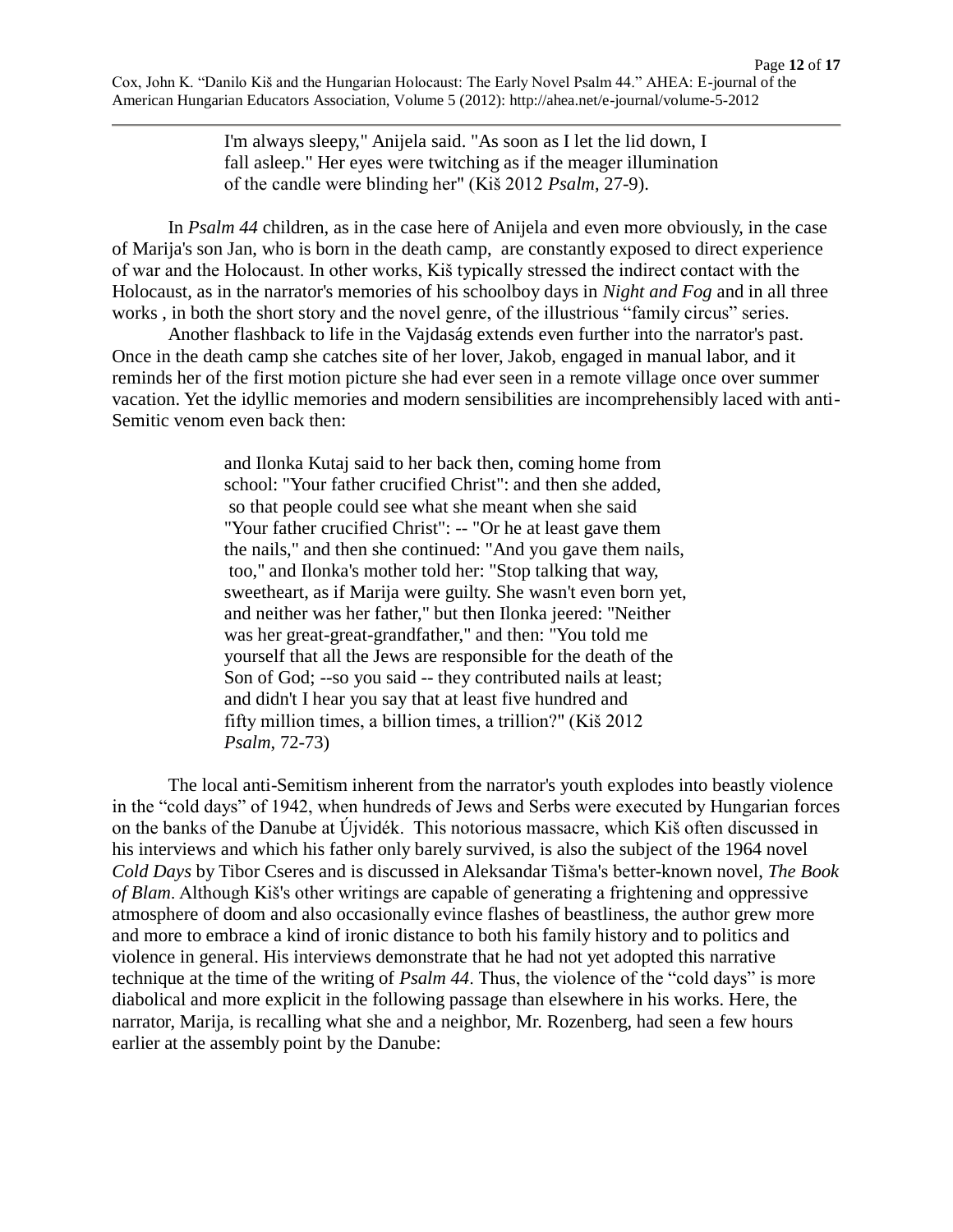thus she was able to see all of the things that the younger Mr. Rozenberg had seen, after he had already gotten beyond the green peeling fence and she could now imagine almost as well as he could that face with the bristly beard as Kenjeri pressed a woman's neck into the snow with his heavy boot (and she thought that it was the very same woman who had gotten undressed after the old man) and she could see, on the spot where there had once been a face (which she could no longer remember), a monstrous stain of concentrated terror, there where before there had been eyes and the lines of a face petrified by cold like when bronze gives off a green patina through its wrinkles; and she could remember everything as if she experienced it herself: how the boy (judging by his wolfish jaws, the son of that swindler) held the nearly dead woman by the legs and the way the woman writhed like a slaughtered hen when the teeth of the saw tore into the flesh on her side and the way the man then uttered "prrrr" and him snapping at his son "Steady, you moron!" And the way the son clenched his teeth and tightened his grip on the woman's legs and then the man pulling the saw back a bit and pushing it forward and then drawing the serrated tool back forcefully towards himself when the steel found its way down between two vertebrae in her backbone and how, with streams of blood gushing and flooding out into the snow on both sides, the saw began to squish and slip on intestines and flesh. Then, the man snapping at the youth once more, "Forget the bitch. I guess her legs won't be running off without her head," and the younger Kenjeri, still squeezing the woman's legs and his body twitching and shaking and the man staring at him in amazement, showing his dirty horse-like teeth afresh and in protest: "What's wrong with you, you idiot? Is it that you aren't used to blood, or do you feel sorry for that whore?" And how he pushed the boy with the handle of the saw and how the boy abruptly dropped the woman's legs and tumbled over into the snow and rolled over onto his belly and submerged his big curly head in the white-and-bloody snowy mush; then the man talking while the boy shook with sobs: "Let's get these here ready and then we'll talk," then to placate, to instruct, "it's easier to saw than to bust up ice," then the youth slowly, indifferently, getting to his feet without raising his head (just excremental snow in his dark hair), then him wiping his nose with the back of his hand and picking up the legs of the new victim, gnashing his teeth with the strain, while the man took hold once more of his tool after having taken the preliminary step of pressing the sundered body through the hole, and under the ice; she even heard that melody that the wind brought from the left bank of the Danube and she felt each revolution of the gramophone disk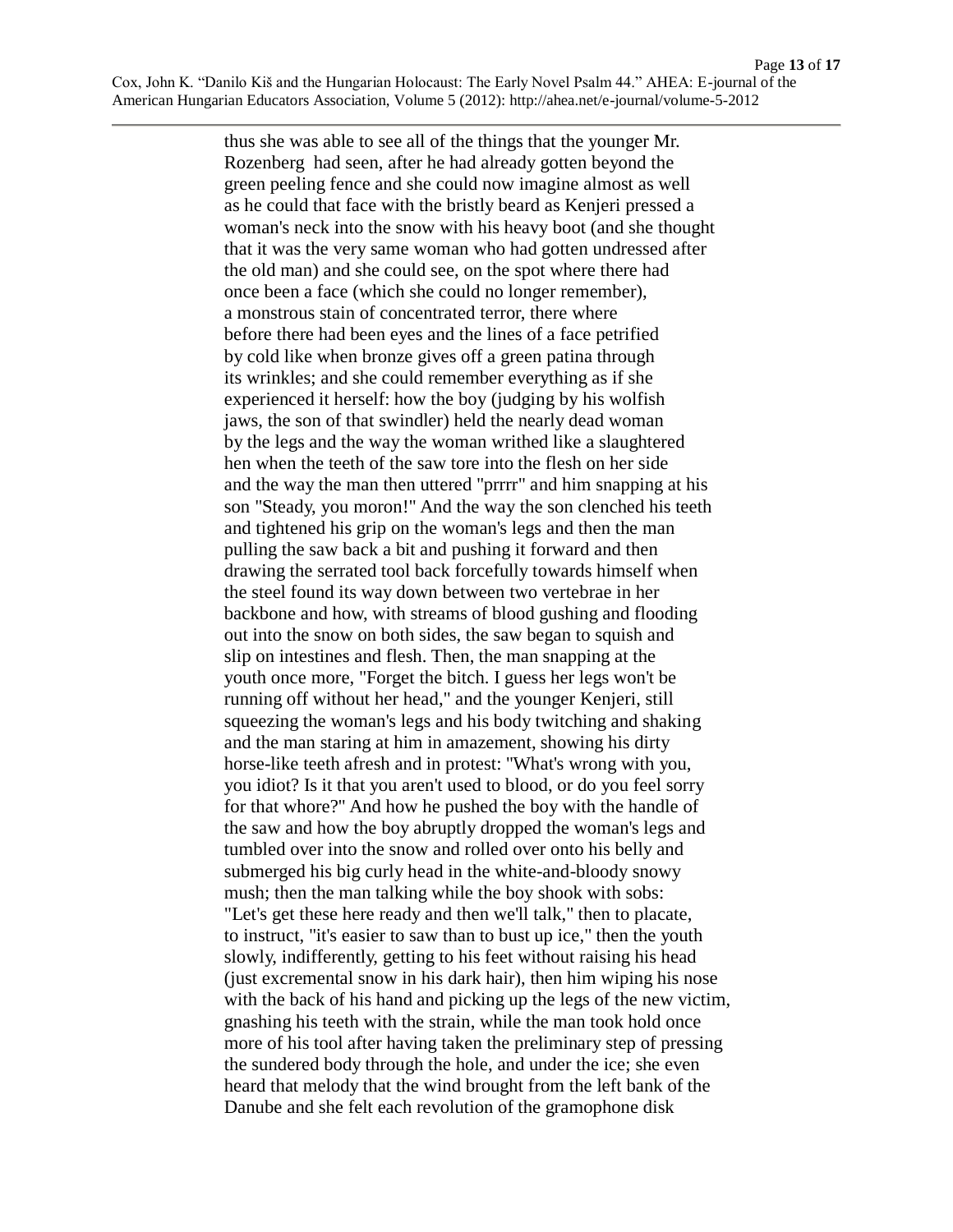leaving behind on her bloody bites from the steel needle: the Blue Danube Waltz was still fashionable at that time; and then all of a sudden Aunt Lela was standing in front of Mr. Rozenberg and making him snap out of it by exclaiming to his face:

"Enough, Solomon, I beg you," and then, as he stared into space; "Stop, Solomon. Don't go any further with this," and then she spoke and was amazed at hearing her own voice in this way:

"I saw it all, too..." (Kiš 2012 Psalm, 103-6)

Even before undergoing this repulsive initiation by violence (and there is more of it in the text than is reproduced here) and before reaching her emotional nadir in the camp, Marija has a transformative discussion with her father. It occurs in their home in Újvidék upon her return from the village mentioned in the second example above. Her mother is attempting to dissuade Marija from mentioning the hateful taunts of the village children when, on the way home from the train station, they realize that there are now signs forbidding Jews to ride the streetcars:

and then she heard her mother' voice, like a rebuke:

"My God, you aren't a child any more! Don't you see anything around you that might tell you something?" and then, as if she were pointing out in a primer to someone who did not yet know all the letters or who was pretending not to know them or not to see them: "Read that. There, you see, the white letters. By the door…Do you understand? You speak good German…Yes, that placard on the streetcar. Next to the door. FÜR JUDEN VERBOTEN. Do you understand: *für Juden verboten?*. Do you understand now?" -- and she grasped it all immediately, at least as far as the translation from German went, of all things her mother had not needed to translate that, but she understood something else in the murky fabric of events, but still there was not sufficient reason to alter the expression on her face or to stop pursing her lips like that, like a cantankerous little witch, and then she resolved firmly and just for the sake of spite to tell her father everything, in order to find out the remainder, of what she did not know, but that remainder of the truth that was hiding from her but that she must ultimately find out, lest she remain or become a genuinely cantankerous witch and go on pursing her lips, until she finally came to know what it meant that people all of a sudden, while she was in the village, had written FÜR JUDEN VERBOTEN on the streetcars, that is to say *why* this was so, so that she was no longer allowed to ride on the streetcar,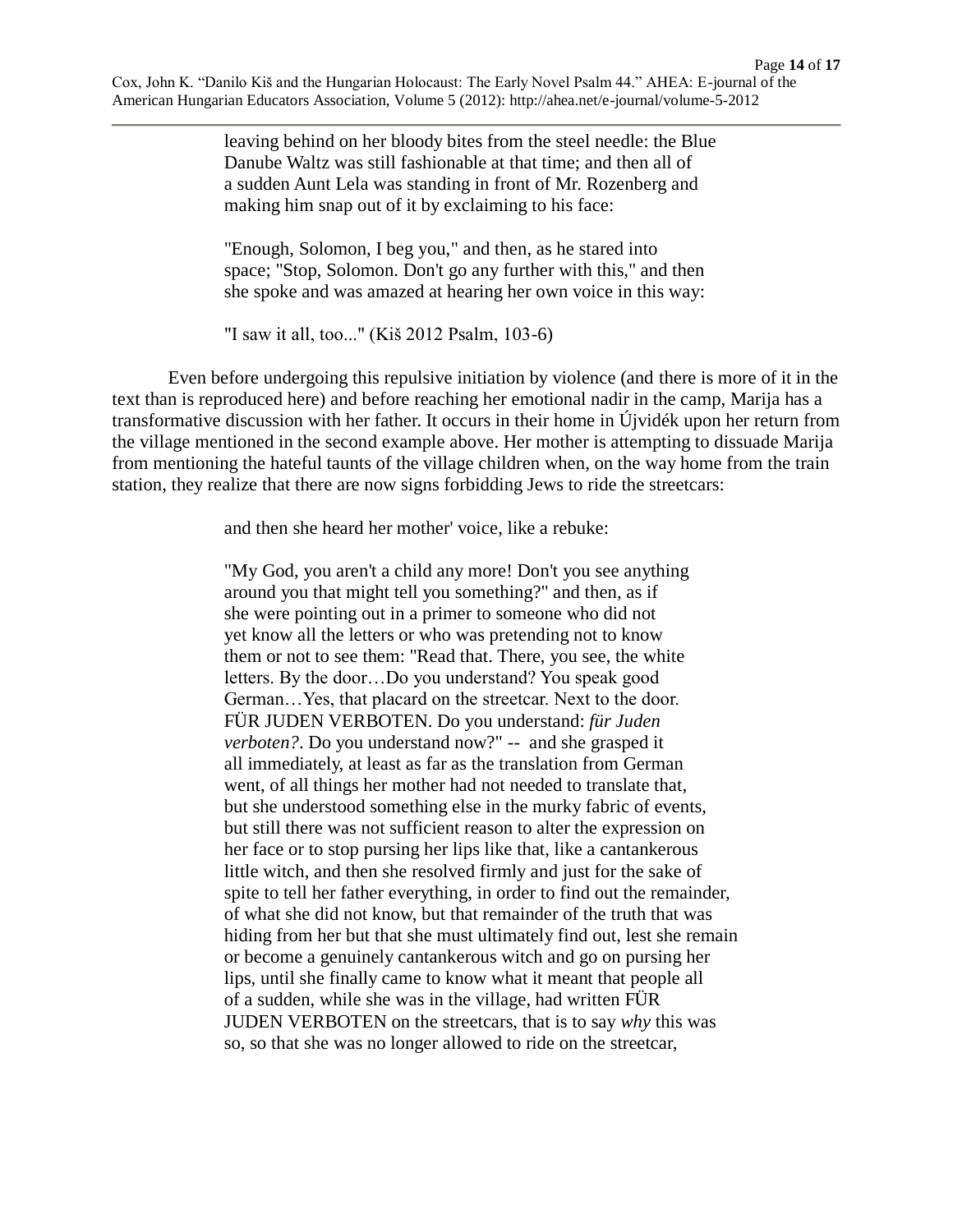Page **15** of **17** Cox, John K. "Danilo Kiš and the Hungarian Holocaust: The Early Novel Psalm 44." AHEA: E-journal of the American Hungarian Educators Association, Volume 5 (2012): http://ahea.net/e-journal/volume-5-2012

> *Then with the yellow one, Mama Not with the yellow one either* Child, you aren't allowed on any streetcar Understand: *not on any But can Ilonka Kutaj ride then?*

the way Ilonka Kutaj can, for instance, this chatterbox stupid louse-ridden ignoramus urchin a D-student at the bottom of the class on whose account she had to flee the village and get into an argument with her mother and now she'll have to have one, too, with her father and she'll quarrel with the entire world, too, if necessary, or she'll put on a pouty face even if it makes her uglier than the ugliest toothless crone, she had made her that mad; and still she heard the voice of her father (he had started speaking suddenly after everything she had dumped on him so she knew she had done the right thing in telling him everything even if she had no real reason too, because her father had not been irritated when her mother said that they had returned because they weren't enjoying the village and because she had gotten diarrhea and the measles because she was allergic to the village diet, he only said "It would have been better if you had stayed there and stuck it out, until *things here* calm down") and she knew that she had done the smart thing in telling her father everything regardless...(Kiš 2012 *Psalm*, 79-80).

#### **Conclusion**

In this fine novel, then, we see early examples of two thematic concerns that fueled Kiš's writing for his whole life. He makes a careful study of persecution; in this case the imperilled "other" is a Jewish woman, but elsewhere Kiš would study the effects of marginalization, intolerance, and violence on many diverse characters, as mentioned in the introduction to this essay. We also witness here Kiš's preoccupation with the disappearing human and material past of "Pannonia," as Kiš called his enormous home geo-cultural region; the detail in his flashbacks in this novel is the first sign of his recognition that Pannonia must be preserved in part by literary means (eventually involving the postmodern technique of "listing" or enumeration).

As the Austrian critic Karl-Markus Gauss put it, Kiš retrieved things

from memory with gentle urgency, because what has been lost, what has vanished, must be named and saved. The loss is not so much from slipping into the nameless abyss of the years but from the fact that the old world itself no longer exists: in Kiš's case this was Pannonia, where many different peoples left their tracks (Gauss 1992, 149).

The writing in this particular book is anything but gentle. Direct treatment of medievalstyle executions precludes that kind of tone, and Kiš was still in the process of forumulating an artistic mission that would view enumeration and, especially, the graceful and elegiac description of familiar objects, as indispensable tools of style. But in *Psalm 44* we do have a worthy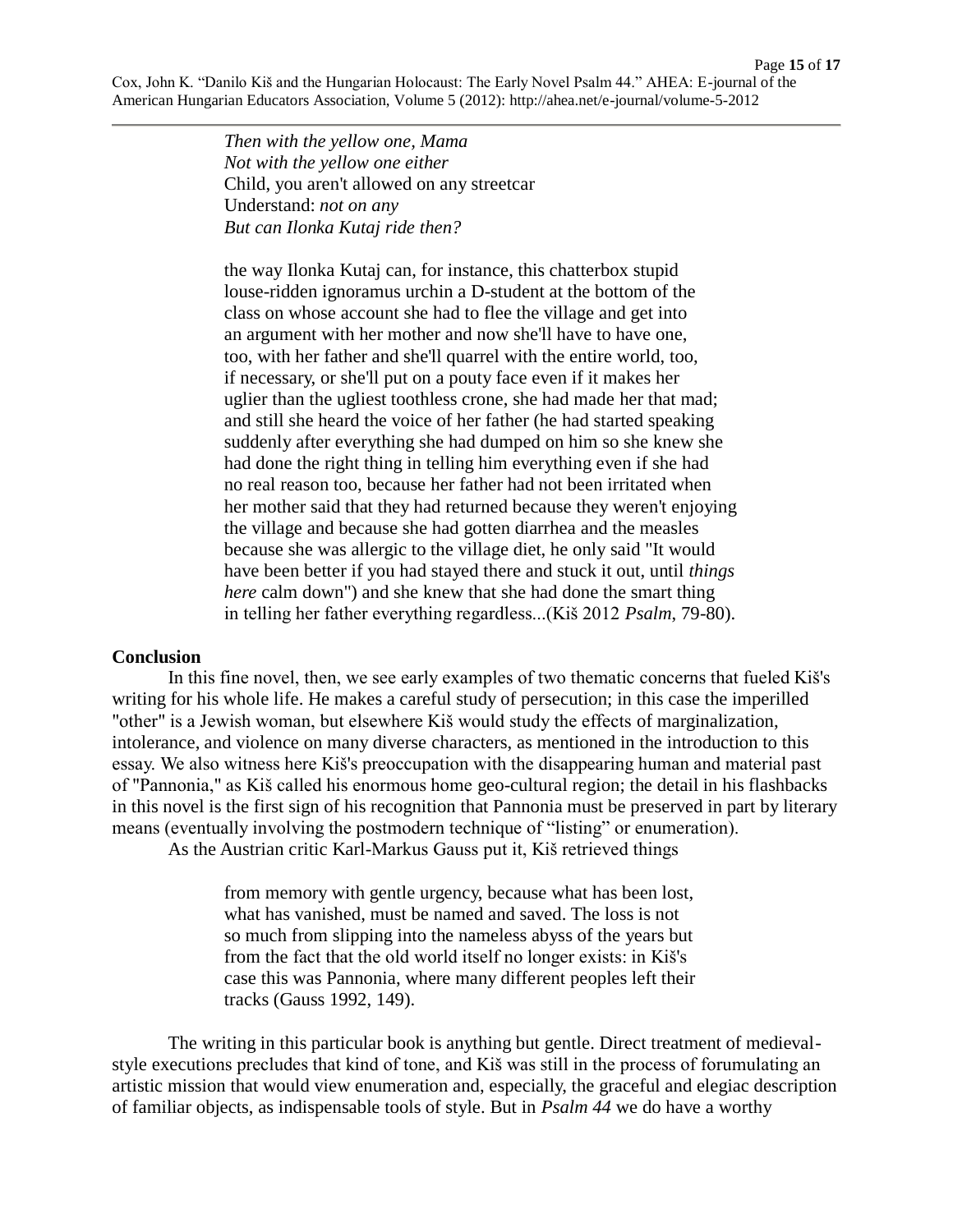supplement to the three books of the "family circus." at the same time, this is Kiš's only major piece of "camp literature" relating to World War II; the stories of *A Tomb for Boris Davidovich* provide, in a much different way, a kind of parallel for the Gulag, a creative "bookend" at the other end of the political spectrum. *Psalm 44* is also significant because it calls our attention to the role of non-German collaborators and to an instance of one of the extra-camp masacres, like Kamenets-Podolsk or Babi Yar, that occurred in the early evolution of the Nazi-led Holocaust.

In this early novel, memories broached by the characters are not elusive or misleading as in later works; whereas the young narrator in *Garden, Ashes* and *Hourglass* often chafes at the contradictions and gaps in the memories available to him, the memories in *Psalm 44* are more directly historical, sediment-like, backfilling the story in a way that is both clear and supportive of the development of plot and characters in the "present tense" of life in the death camp. What is problematic in *Psalm 44* is not Marija's ability to *remember* but her capacity to *grasp* what is happening around her; the Holocaust is too ghastly and enervating to be readily understood or negotiated, mirroring the efforts of Kiš as a young writer, in both this novel and its contemporary, *The Attic*, to forge an idiom capable of delivering his thoughts and historical sensibility.

# **Works Cited**

Bauer, Yehuda. 2001. *A History of the Holocaust*. New York: Franklin Watts.

- Braham, Randolph. 1981. *The Politics of Genocide: The Holocaust in Hungary*. Volume I. New York: Columbia University Press.
- Braham, Randolph L. 1993. "The Kamenets-Podolsk and Délvidék Massacres: Prelude to the Holocaust in Hungary." *Yad Vashem Studies* 9: 133-156.
- Braham, Randolph L. and Scott Miller, eds. 1998. *The Nazis' Last Victims: The Holocaust in Hungary*. Detroit: Wayne State University Press in association with the United States Holocaust Memorial Museum.
- Braham, Randolph L. and Bela Vago, eds. 1985. *The Holocaust in Hungary: Forty Years Later*. New York: Social Science Monographs, the Institute for Holocaust Studies of the City University of New York, and Institute for Holocaust Studies of the University of Haifa.
- Cseres, Tibor. 2003 (1964). *Cold Days*. Translated by Bernard Adams. Budapest: Corvina.
- Gauss, Karl-Markus, ed. 1992. *Das Buch der Ränder*. Klagenfurt: Wieser.
- Gilbert, Martin. 1986. *The Holocaust: A History of the Jews of Europe during the Second World War*. New York: Holt, Rinehart, and Winston.
- Hanebrink, Paul A. 2006. *In Defense of Christian Hungary: Religion, Nationalism, and Anti-Semitism, 1890-1944*. Ithaca: Cornell University Press.
- Hilberg, Raul. 1979. *The Destruction of the European Jews*. New York: Harper and Row.
- Kiš, Danilo. 1994. *Garden, Ashes*. Translated by William J. Hannaher. New York: Harcourt Brace.
- Kiš, Danilo. 2009. *Night and Fog*. Translated by John K. Cox, in *Absinthe: New European Writing*. 12: 99-133.
- Kiš, Danilo. 2012. *The Lute and the Scars*. Translated by John K. Cox. Champaign, IL: Dalkey Archive Press.
- Kiš, Danilo. 2012. *Psalm 44*. Translated by John K. Cox. Champaign, IL: Dalkey Archive Press.
- Kontler, László. 2002.*A History of Hungary*. New York: Palgrave Macmillan.